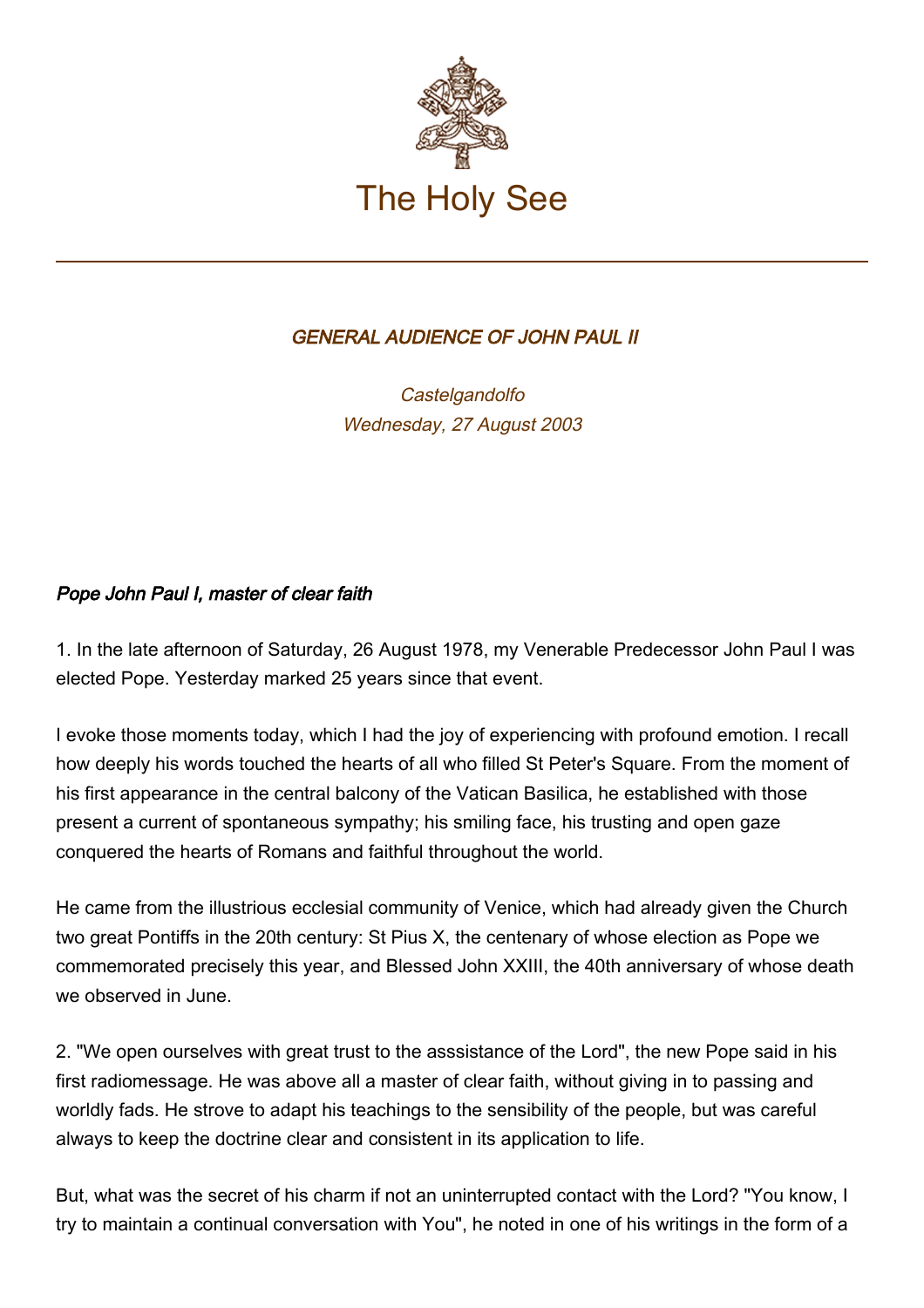letter to Jesus. "What is important is that Christ be imitated and loved": here is the truth that, translated into lived experience, makes it possible for "Christianity and joy to go together".

3. The day after his election, in the Angelus of Sunday, 27 August, after having called to mind his Predecessors, the new Pope said: "I have neither the *sapientia cordis* [wisdom of the heart] of Pope John, nor the preparation and culture of Pope Paul, but I am in their place. I must seek to serve the Church".

He was very attached to the two Popes who had preceeded him. He made himself small before them, manifesting that humility which was always the first rule of life for him. Humility and optimism were the characteristics of his existence. Thanks precisely to these gifts, in his fleeting passage among us, he left a message of hope that found welcome in many hearts. "To be optimistic in spite of everything", he loved to repeat, "trust in God must be the pivot of our thoughts and actions". And he observed with a realism based on faith: "The principal persons in our life are two: God and each one of us".

4. His word and person entered into the heart of all, and for this reason the news of his unexpected death, which occurred on the night of 28 September 1978, was particularly overwhelming. The smile of a Pastor, close to the people, who knew how to dialogue with the culture and the world with serenity and balance, had vanished.

The few talks and writings he has left us as Pope enrich the considerable collection of his texts which, 25 years after his death, retain suprising actuality. On one occasion he said: "Progress with men who love one another, considering themselves brothers and sons of the one Father, God, can be a marvellous thing. Progress with men who do not recognize in God the only Father, becomes a constant danger". How much truth there is in these words, also useful for the men and women of our time!

5. May humanity come to accept such a wise lesson and extinguish the numerous hotbeds of hatred and violence present in many parts of the earth, to build up... in solidarity a more just and humane world!

Through the intercession of Mary, of whom John Paul I always professed himself a tender and devoted son, we pray to the Lord that he may welcome his faithful servant into his Kingdom of peace and joy. We also pray that his teaching, which touches the reality of daily events, be light for believers and for every person of good will.

To the English-speaking pilgrims and visitors

I offer a warm welcome to all the English-speaking pilgrims and visitors present at today's